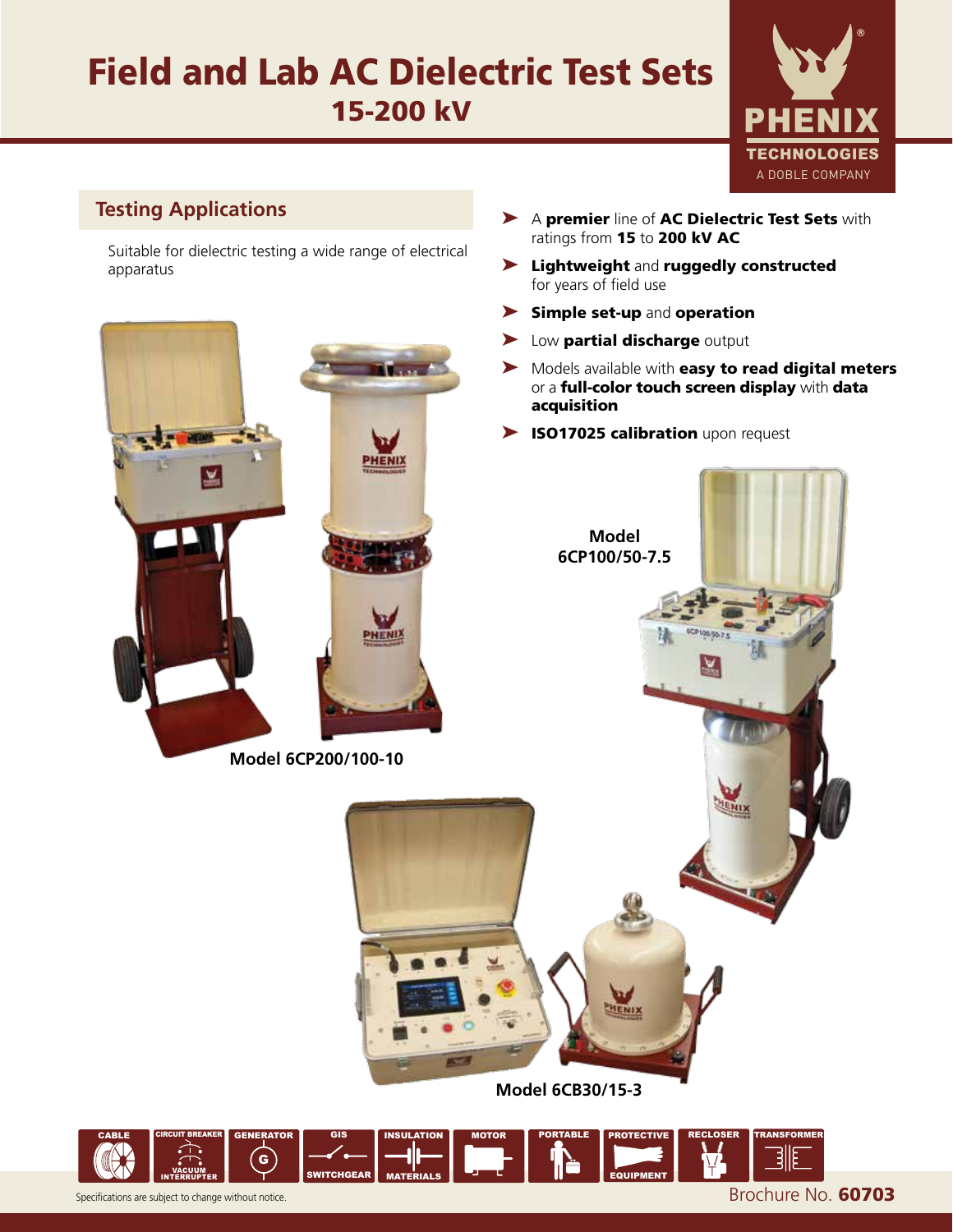## **Description**

This portable rugged line of AC high voltage test equipment is ideally suited for use in the field or in the laboratory. The 6CP and 6CB line offers a complete test system in a mobile package. All units use a combination control and regulator enclosure and a separate high voltage section.

The 6CP system is equipped with advanced digital metering, and control and protection devices which are easy to use and provide the operator with all necessary information to safely operate the system.

The 6CB system is equipped with a 7" Full-Color Touch-Screen display with auto-ranging voltage and current meters plus many other additional features.

The Metering Guard Mode allows accurate measurements of the high voltage test specimen leakage current by

- Main power circuit breaker switch (with indicator)
- External warning circuit provision for safety devices such as flashing light
- High Voltage ON/OFF pushbuttons with indicators
- Emergency off pushbutton (Locking)
- Manual control of output voltage
- Zero Start interlock
- External interlock provision
- Overload circuit adjustable from 10% to 110% of rated current
- Output overload indicator with reset button
- Slow and fast acting transient protection on all meters and relays
- Digital, LCD, multi-range metering
- Digital timer with audible alarm
- Guard mode for accurate current measurements

bypassing stray capacitive currents. The high voltage section consists of a specially designed oil insulated high voltage transformer characterized by use of an isolating cylindrical housing mounted on a rugged steel base. The high voltage output is equipped with a corona free aluminum shielding electrode. The high quality design and construction is key to the superior partial discharge performance of the 6CP and 6CB line.

The system arrives ready to use with all power and interconnect cables included; the simple setup allows this system to be ready for testing in minutes. The rugged construction and dependability, backed by long-term warranty makes the 6CP and 6CB line an ideal choice for your high voltage testing requirements.

# **"6CP" Models – Design & Safety Features "6CB" Models – Design & Safety Features**

- Main power circuit breaker switch
- External warning circuit provision for safety devices such as flashing light
- High Voltage ON/OFF buttons with indicators
- Emergency Off pushbutton (Locking)
- Automatic voltage control or manual voltage control via infinity dial
- USB port for data acquisition via USB drive
- WiFi control from PC (Requires optional software)
- Auto-ranging meters for voltage and current
- 7" Full-color touch-screen display

#### **HMI displays metering, various controls, and system messages**

- Breakdown memory voltmeter
- Maximum voltage reached memory voltmeter
- Duration and Dwell timers
- Zero Start interlock
- Adjustable rate of rise in Volts/seconds
- Adjustable overcurrent trip point
- Output overload indication with reset



**Model 6CP**



**Model 6CB**

# www.phenixtech.com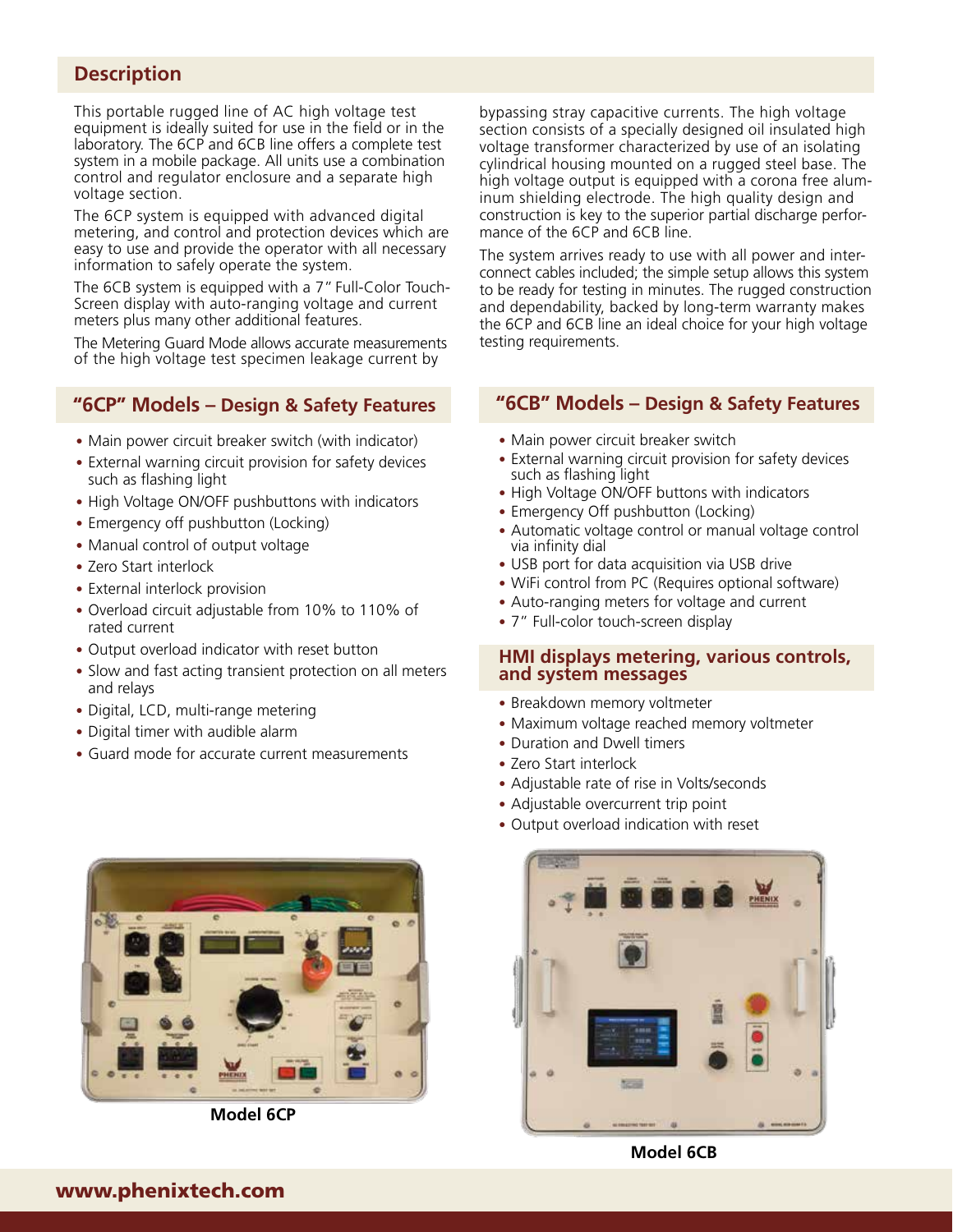|                | <b>MODEL</b>          | 6CP or 6CB<br>$30/15 - 3$                                        | 6CP or 6CB<br>$50/10-3$                               | 6CP or 6CB<br>100/50-7.5                         | 6CP or 6CB<br>120/60-7.5                            | 6CP or 6CB<br>100/50-10       | 6CP or 6CB<br>120/60-10                                                                                                                                                                              | 6CP or 6CB<br>200/100-10                                |  |
|----------------|-----------------------|------------------------------------------------------------------|-------------------------------------------------------|--------------------------------------------------|-----------------------------------------------------|-------------------------------|------------------------------------------------------------------------------------------------------------------------------------------------------------------------------------------------------|---------------------------------------------------------|--|
| <b>INPUT</b>   | Voltage/Current       | 110-120 V, 16 A<br>220-240 V, 8 A                                | 110-120 V, 16 A<br>220-240 V, 8 A                     | 110-120 V, 30 A<br>220-240 V, 15 A               | 110-120 V, 30 A<br>220-240 V, 15 A                  | 220-240 V, 30 A               | 220-240 V, 30 A                                                                                                                                                                                      | 220-240 V, 25 A                                         |  |
|                | Frequency             | 50/60 Hz                                                         | 50/60 Hz                                              | 50/60 Hz                                         | 50/60 Hz                                            | 50/60 Hz                      | 50/60 Hz<br>$\approx$ 0-50 kV, 200 mA $\approx$ 0-60 kV, 166 mA<br> ≈ 0-100 kV, 75 mA  ≈ 0-120 kV, 62.5 mA  ≈ 0-100 kV,100 mA  ≈ 0-120 kV, 83 mA<br><b>10 kVA</b><br>7.5 kVA<br>5 kVA<br>0-60/120 kV | 50/60 Hz                                                |  |
| <b>TUFFUT</b>  | Voltage/Current       | $\approx$ 0-15 kV, 200 mA<br>$\approx$ 0-30 kV, 100 mA           | $\approx$ 0-10 kV, 300 mA<br>$\approx$ 0-50 kV, 60 mA |                                                  | $\approx$ 0-50 kV, 150 mA $\approx$ 0-60 kV, 125 mA |                               |                                                                                                                                                                                                      | $\approx$ 0-100 kV, 100 mA<br>$\approx$ 0-200 kV, 50 mA |  |
| DUTY<br>CYCLES | 5 min ON/15 min OFF   | 3 kVA                                                            |                                                       | 7.5 kVA                                          |                                                     |                               |                                                                                                                                                                                                      |                                                         |  |
|                | 15 min ON/1 hr OFF    | 2 kVA                                                            |                                                       | 5 kVA                                            |                                                     |                               |                                                                                                                                                                                                      |                                                         |  |
|                | 1 hr ON/1 hr OFF      | 1.5 kVA                                                          |                                                       | 3 kVA                                            |                                                     |                               |                                                                                                                                                                                                      |                                                         |  |
| FEATURES       | Compensation          | 50% Inductive Reactive                                           |                                                       | 66% Inductive + Selectable<br>Capacitive Preload |                                                     | 50% Inductive Reactive        |                                                                                                                                                                                                      |                                                         |  |
|                | Metering Accuracy     |                                                                  |                                                       |                                                  | 0.8% Reading +0.2% of range                         |                               |                                                                                                                                                                                                      |                                                         |  |
|                | Voltmeter Range(s)    | 0-15/30 kV                                                       | 0-10/50 kV                                            | 0-50/100 kV                                      | $0 - 60/120$ kV                                     | 0-50/100 kV                   |                                                                                                                                                                                                      | 0-100/200 kV                                            |  |
|                | Currentmeter Range(s) | 0-200 µA/2 mA/<br>0-200 µA/2 mA/<br>20 mA/200 mA<br>20 mA/300 mA |                                                       |                                                  |                                                     | 0-200 µA/ 2 mA/ 20 mA/ 200 mA |                                                                                                                                                                                                      |                                                         |  |
|                | Output                | HV Electrode                                                     |                                                       |                                                  |                                                     |                               |                                                                                                                                                                                                      |                                                         |  |
| 요              | PD level              | $<$ 10 pC                                                        |                                                       |                                                  |                                                     |                               |                                                                                                                                                                                                      |                                                         |  |
|                | Optional up to 100kV  | $<$ 3 pC                                                         |                                                       |                                                  |                                                     |                               |                                                                                                                                                                                                      |                                                         |  |
|                |                       |                                                                  |                                                       |                                                  |                                                     |                               |                                                                                                                                                                                                      |                                                         |  |
|                | Power Cable           | 10'(3048 mm)                                                     |                                                       | 30'(9144 mm)                                     |                                                     |                               |                                                                                                                                                                                                      |                                                         |  |
| ≏              | Power Interconnect    | 10'(3048 mm)                                                     |                                                       | 20'(6096 mm)                                     |                                                     |                               |                                                                                                                                                                                                      |                                                         |  |

| 说의<br>$\mathbf{m}$ | Power Interconnect | 10'(3048 mm). |                       |                     |  |  |
|--------------------|--------------------|---------------|-----------------------|---------------------|--|--|
|                    | Meter Interconnect | 10'(3048 mm)  | 20'(6096 mm)          |                     |  |  |
|                    | Ground             | 10'(3048 mm)  | (2) 20'(6096 mm) each | (3) 30'(9144 mm) ea |  |  |
|                    | Return             | 10'(3048 mm)  | 20'(6096 mm)          | 10'(3048 mm)        |  |  |
|                    | Divider Metering   | n/a           | n/a                   | 30'(9144 mm)        |  |  |
|                    | Paralleling        | n/a           | n/a                   | 10'(3048 mm)        |  |  |

|                                          | <b>MODEL</b>                                                             |                       | 6CP or 6CB<br>$30/15 - 3$                                                          | 6CP or 6CB<br>$50/10-3$ | 6CP or 6CB<br>100/50-7.5                                     | 6CP or 6CB<br>120/60-7.5                           | 6CP or 6CB<br>100/50-10                                     | 6CP or 6CB<br>120/60-10                                     | 6CP or 6CB<br>200/100-10                                    |  |
|------------------------------------------|--------------------------------------------------------------------------|-----------------------|------------------------------------------------------------------------------------|-------------------------|--------------------------------------------------------------|----------------------------------------------------|-------------------------------------------------------------|-------------------------------------------------------------|-------------------------------------------------------------|--|
|                                          | Cart(s)                                                                  | LxWxH                 | optional                                                                           | optional                | 22.5" (572mm) x 29.25" (743mm) x 50" (1270mm)                |                                                    |                                                             |                                                             |                                                             |  |
|                                          |                                                                          | Weight                |                                                                                    |                         |                                                              | 61 lbs(28 kgs)                                     |                                                             | 70 lbs(32 kgs)                                              | 61 lbs(28 kgs)                                              |  |
|                                          | L x W<br>16.5"(419mm) x 15.25"(388mm)<br>H<br>x11.25"(286mm)<br>Controls |                       | 21.25" (540mm) x 16.75" (426mm) x 13.75" (349mm)                                   |                         |                                                              |                                                    |                                                             |                                                             |                                                             |  |
|                                          |                                                                          | Weight                | 6CP:30 lbs(14 kgs)/6CB:34 lbs(15 kgs) 6CP:52 lbs(24 kgs)/6CB:56 lbs(25 kgs)        |                         |                                                              |                                                    |                                                             | 6CP:63 lbs(29 kgs)/6CB:67 lbs(30 kgs)                       |                                                             |  |
| & WEIGHTS (approx.)<br><b>DIMENSIONS</b> | W<br>HV Tank(s)<br>H                                                     |                       | 14" (356 mm)<br>14" (356 mm)<br>17" (432 mm)                                       |                         | 16"(406mm)<br>16"(406mm)<br>30"(762mm)                       | 19" (483mm) x 19" (483mm) x 30" (762mm)            |                                                             | 19"(483mm)<br>19"(483mm)<br>53"(1346mm)<br>240 lbs(109 kgs) |                                                             |  |
|                                          |                                                                          | Weight                | 76 lbs (34 kgs)                                                                    | 80 lbs (36 kgs)         | 178 lbs(81 kgs)                                              | 255 lbs(116 kgs)                                   |                                                             | 280 lbs(127 kgs)                                            | 222 lbs(101 kgs)                                            |  |
|                                          | <b>HV Divider</b>                                                        | W<br>Н<br>Weight      |                                                                                    |                         | HV Divider is internal                                       |                                                    |                                                             |                                                             | 9"(229mm)<br>9"(229mm)<br>43"(1092mm)<br>40 lbs(18 kgs)     |  |
|                                          | Cables                                                                   | Weight                |                                                                                    | 6 lbs (3 kgs)           |                                                              | 20 lbs(9 kgs)                                      | 30 lbs(14 kgs)                                              |                                                             |                                                             |  |
|                                          | Total Unit Weight                                                        |                       | 114 lbs (52 kgs)                                                                   | 120 lbs (55 kgs)        |                                                              | 315 lbs(143 kgs) 392 lbs(178 kgs) 447 lbs(203 kgs) |                                                             | 447 lbs(203 kgs)                                            | 660 lbs(300 kgs)                                            |  |
| SHIPPING SIZES (approx.)                 | Package 1                                                                | L<br>W<br>H<br>Weight | 21" (533 mm)<br>21" (533 mm)<br>16" (406 mm)<br>37 lbs (17 kgs)                    |                         | 34" (864mm)<br>27"(686mm)<br>56"(1422mm)<br>353 lbs(160 kgs) | 430 lbs(195 kgs)                                   | 34"(864mm)<br>27"(686mm)<br>56"(1422mm)<br>485 lbs(200 kgs) |                                                             | 34"(864mm)<br>27"(686mm)<br>56"(1422mm)<br>420 lbs(191 kgs) |  |
|                                          | Package 2                                                                | W<br>He<br>Weight     | 20" (508 mm)<br>20" (508 mm)<br>20" (508 mm)<br>83 lbs (38 kgs)<br>86 lbs (39 kgs) |                         |                                                              |                                                    |                                                             |                                                             | 34"(864mm)<br>27"(686mm)<br>56"(1422mm)<br>372 lbs(169 kgs) |  |
|                                          | Package 3                                                                | L<br>W<br>H<br>Weight |                                                                                    |                         |                                                              |                                                    |                                                             |                                                             | 34"(864mm)<br>27"(686mm)<br>56"(1422mm)<br>66 lbs(30 kgs)   |  |